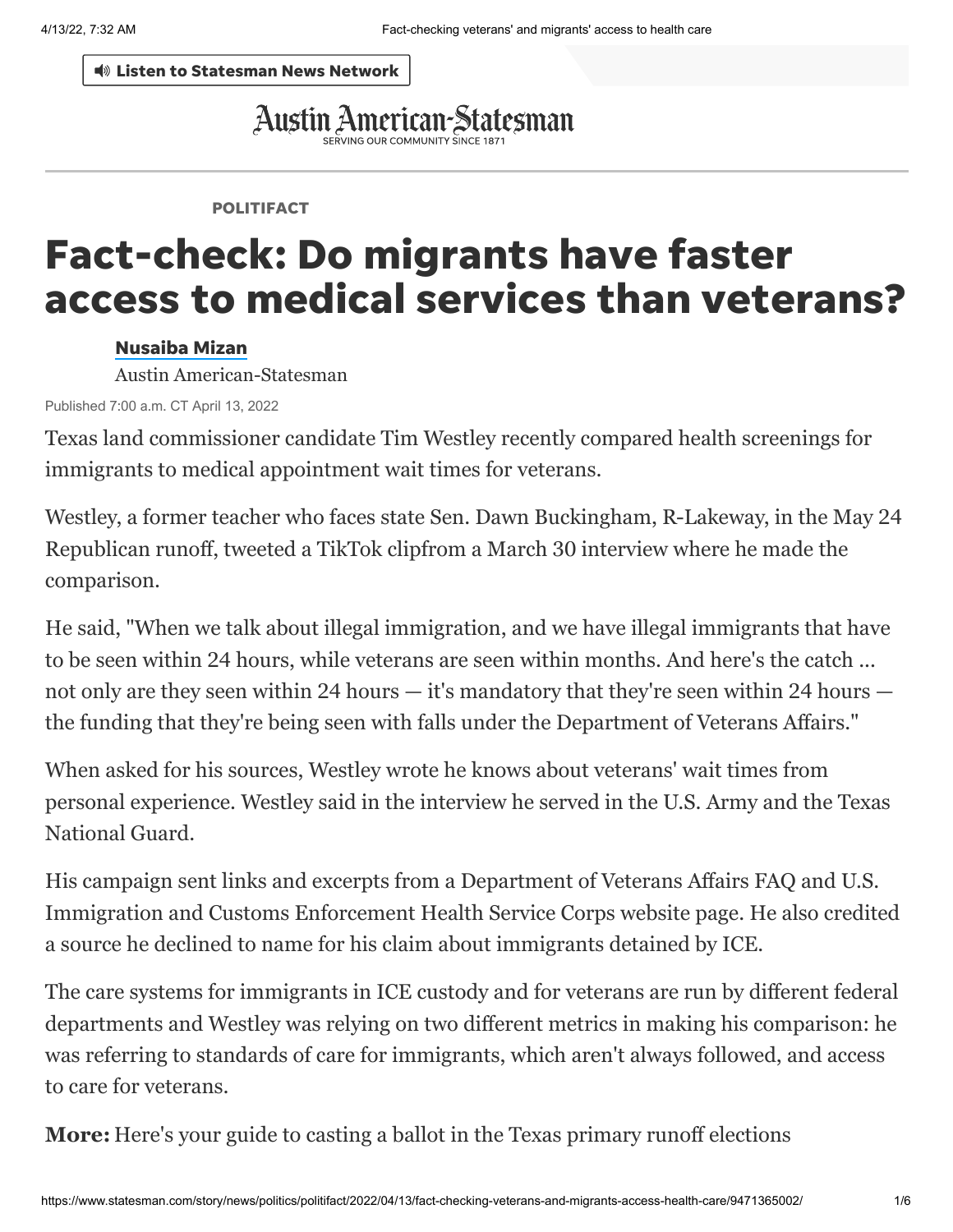### Westley's sources

The border and veterans are two issues that have dominated the campaign for land commissioner. The Texas General Land Office owns land near the border and current [commissioner George P. Bush authorized the construction of a border wall on state-owned](https://www.glo.texas.gov/the-glo/news/press-releases/2021/november/commissioner-george-p-bush-announces-agreement-authorizing-construction-of-border-wall-on-state-owned-land.html) land. The office also houses the Texas [Veterans Land Board,](https://vlb.texas.gov/about/history-mission/index.html) which oversees loans for veterans, land sales, veterans nursing homes, and cemeteries.

[However, veterans' health care is a federal](https://www.va.gov/) service provided by the U.S. Department of Veterans Affairs.

Westley's campaign pointed to an [ICE Health Service Corps](https://www.ice.gov/features/health-service-corps) standard requiring initial health screenings to be administered within 12 hours and health assessments within 14 days.

The agency website indicates this initial health screening means basic health tests, such as a COVID-19 test, taking vital signs, and tuberculosis infection screening. The health assessment includes a physical examination with vision screening and mental health screening questions.

The campaign specifically pointed to a paragraph on the website: "Detainees identified as high-risk during the intake process are triaged to a higher level of care immediately. If at any time a patient verbalizes an issue such as, 'I feel very bad' or 'I don't have the medicine I need' a nurse or mid-level practitioner contacts a higher level medical provider, usually a physician, so that the patient is seen within 24 hours."

There are some additional standards for migrants to be seen by a health professional within a certain period of time, according to the [2019 National Detention Standards for ICE](https://www.ice.gov/doclib/detention-standards/2019/nds2019.pdf). These pertain to mental illness and disabilities, health assessments for minors, triaging a request for medical services, and mental health referrals for victims of sexual abuse or abusers.

But these are all internal directives set by the agency, not a statute or regulation, said attorney Briana Perez with the Refugee and Immigrant Center for Education and Legal [Services, which provides legal services for migrants in detention centers. Perez said thes](https://www.raicestexas.org/)e standards are often not followed, and there is little legal recourse for when medical services are not provided.

"What I can say, high level, is that everyday we interact with clients who are suffering in detention and not getting appropriate care," Perez said.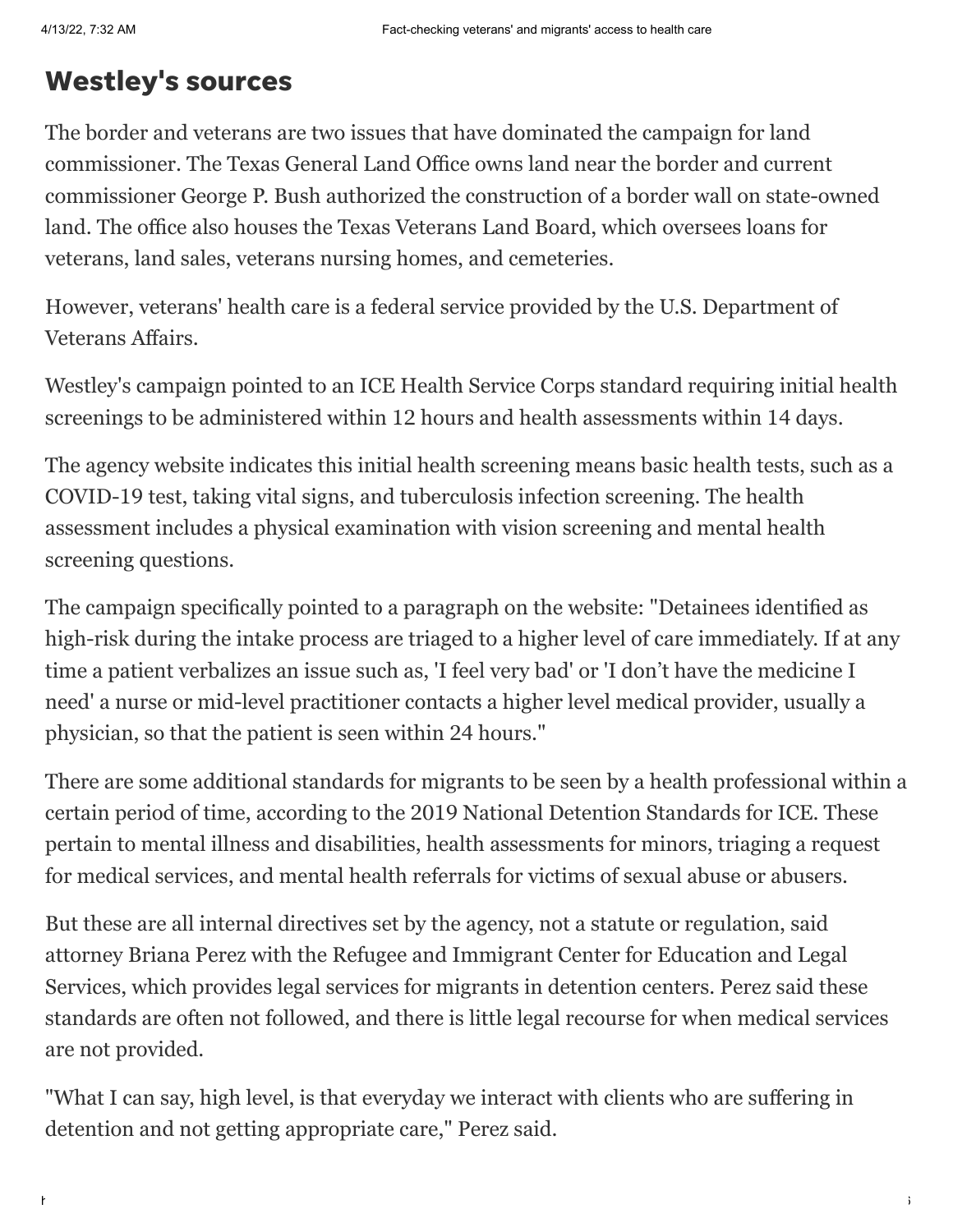Perez said the group often sees clients with serious, treatable health conditions that can be detected, such as high blood pressure and diabetes, but they are not receiving medical attention and wait for long periods after requesting to see a doctor.

**More:** [Fact-check: Construction is not resuming on miles of border wall that Trump](https://www.statesman.com/story/news/politics/politifact/2022/04/08/politifact-biden-not-resuming-trumps-border-wall-construction/9497050002/) promised

Perez said her clients often have told her that health professionals are just giving them pain pills for their conditions. Some migrants have been told by health professionals to wait until they are released to get care elsewhere, which can be as much as several months, Perez said.

"The problems are exacerbated for individuals who speak a language other than English or Spanish because of language barriers and lack of access to interpreters to express health concerns," Perez said.

New York-based organization Human Rights Watch in [2017](https://static1.squarespace.com/static/5a33042eb078691c386e7bce/t/5a9da33f0d9297a1f84f60f2/1520280385430/HRW_Report.pdf) and [2018](https://www.hrw.org/report/2018/06/20/code-red/fatal-consequences-dangerously-substandard-medical-care-immigration) reviewed and reported on cases in which people in ICE custody did not receive adequate medical care and died. In [2020, a whistleblower alleged inadequate medical care and unnecessary gynecological](https://projectsouth.org/wp-content/uploads/2020/09/OIG-ICDC-Complaint-1.pdf) surgeries [at Irwin County Detention Center in Georgia. In 2021, the Department of](https://www.dhs.gov/news/2021/05/20/ice-close-two-detention-centers) Homeland Security announced it would no longer use that detention center.

Federal government reports in [2020](https://oversight.house.gov/sites/democrats.oversight.house.gov/files/2020-09-24.%20Staff%20Report%20on%20ICE%20Contractors.pdf) and [2021](https://www.oig.dhs.gov/sites/default/files/assets/2021-04/OIG-21-30-Mar21.pdf) found instances of inadequate medical care, [and in one Arizona detention center an understaffed medical unit took an average of over](https://www.oig.dhs.gov/sites/default/files/assets/2021-04/OIG-21-30-Mar21.pdf) three days to respond to detainee sick call requests.

**More:** [Texas inspections of cross-border commercial traffic choke international trade](https://www.statesman.com/story/news/2022/04/12/governor-greg-abbott-order-stalls-commercial-traffic-texas-mexico-border-international-trade/7282949001/)

#### Westley compared initial health screenings with veterans' medical appointments

Comparing the health systems for veterans and migrants in ICE detention centers is not an apples-to-apples comparison.

Nationally, veterans referred to care at Veterans Affairs health care locations are seen by a medical professional in approximately 40 days on average in 2021, said Kevin Griffith, [professor of health policy at Vanderbilt University Medical Center. They are generally s](https://www.vumc.org/health-policy/person/kevin-griffith-phd)een faster within the VA system versus referral from a private provider and wait times vary depending on the service and location.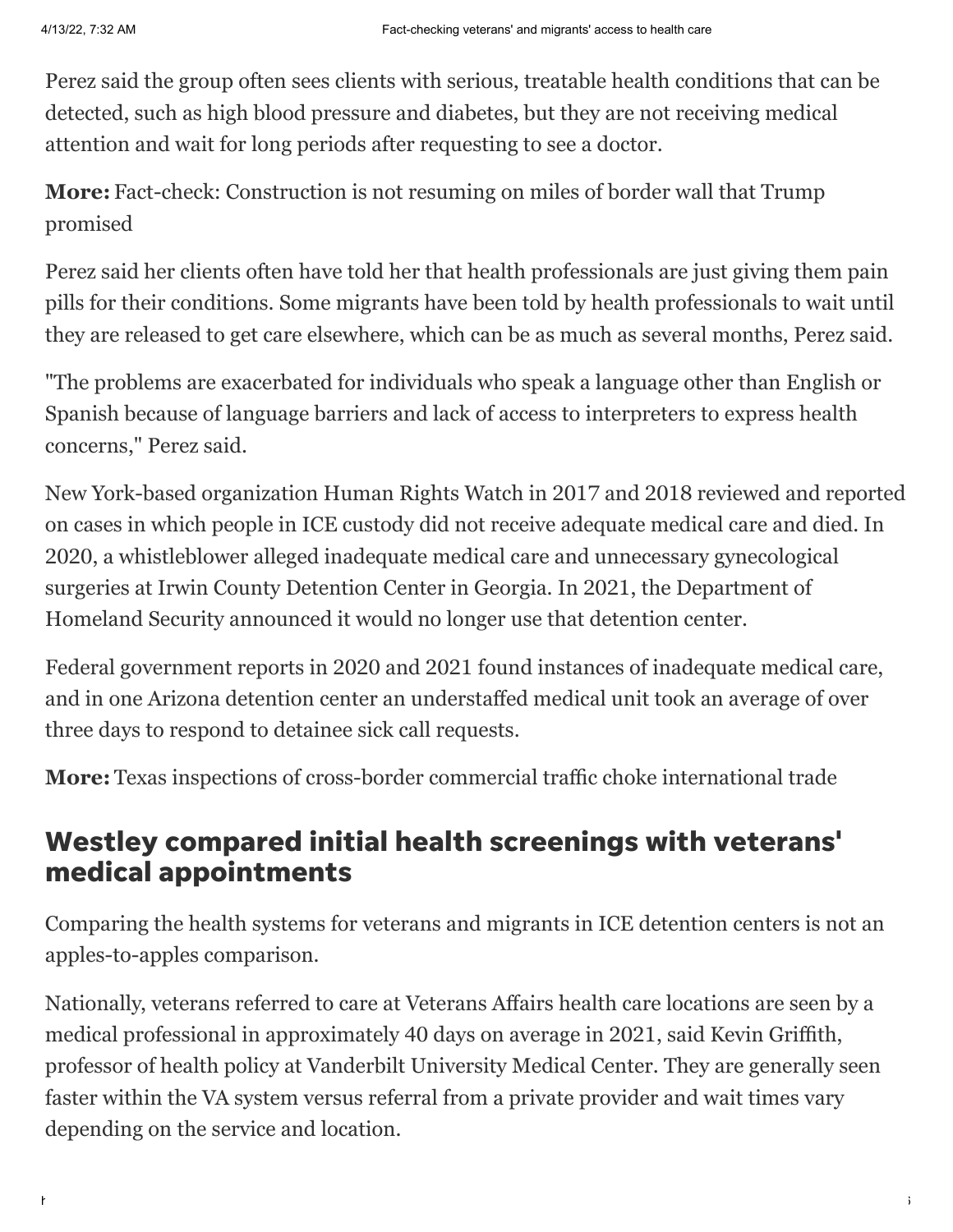Veterans in Texas wait an average of 38 days for referrals, Griffith said. This is slightly longer than the private sector's average wait time in Texas of 36 days.

"There's certainly variation both geographically and within specialty," Griffith said. "There's certain specialties that are seen faster, or a VA medical center might have a greater capacity. One thing that has come up frequently in our research is that the wait times between the VA and the private sector are well correlated. So, areas that tend to have a longer VA wait time tend to just be medically underserved areas in general."

Wait times for new patients at veterans affairs primary care facilities vary. As of April 6, the wait time for the Corpus Christi VA Clinic was an average of 30 days and the Austin VA Clinic an average of 20 days, [according to Veterans](https://www.accesstocare.va.gov/PWT/FindFacilities?LocationText=TX&ApptType=12&PatientType=1&SameDayServiceView=False&SortOrder=0&Radius=50&UserLatitude=-1&UserLongitude=-1&SameDayServiceView=false) Affairs' website. But the average wait time for an optometry appointment for new patients at the Austin VA clinic is 106 days.

Law requires the department to have internal policies for wait times of 20 days for primary care and 28 days for specialty care.

"Unfortunately, these standards are arbitrarily set. Many veterans, actually most, do not get seen within that time period. But it's perhaps because the standard is a bit of a reach, because the private sector isn't even close to meeting those wait times either," Griffith said.

## Funding ICE health services

Westley pointed to a paragraph on an ICE [document that defined the role of a Veterans](https://www.ice.gov/doclib/about/offices/ihsc/pdf/ProviderInfo.pdf) Affairs center in ICE detention health services.

The [document](https://www.ice.gov/doclib/about/offices/ihsc/pdf/ProviderInfo.pdf) indicates the VA Financial Services Center provides financial services to federal customers, and the center has an agreement with ICE to provide medical claims processing services that are in turn reimbursed by the Department of Homeland Security.

A Veterans Affairs public affairs representative from the Dallas office wrote that the Financial Services Center provides services for a fee and does not receive annual appropriations from Congress. DHS "pays for" its medical care by providing funding to the Financial Services Center.

### Ruling

Texas land commissioner candidate Tim Westley said, "When we talk about illegal immigration, and we have illegal immigrants that have to be seen within 24 hours, while

https://www.statesman.com/story/news/politics/politifact/2022/04/13/fact-checking-veterans-and-migrants-access-health-care/9471365002/ 4/6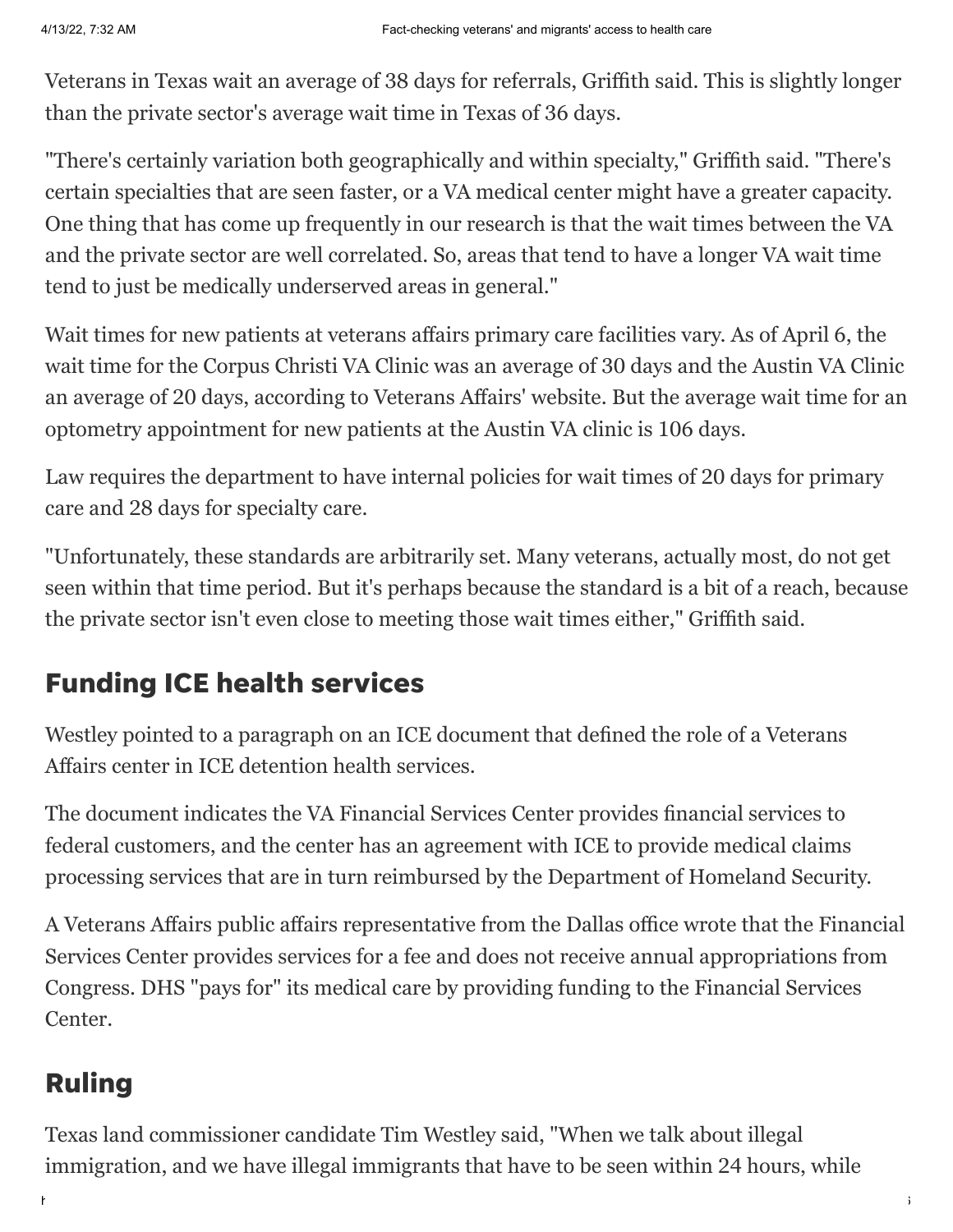veterans are seen within months."

In follow-up emails, Westley specified he was referring to health screenings administered by ICE and the triaging system.

Immigrants in ICE custody do not have quick access to medical care, though the agency's goal is to identify potential health issues by administering health screenings within 12 hours and health assessments within two weeks.

Veterans wait an average of just over a month for referrals to medical professionals, though some may wait longer depending on the service they need and geography.

Detention facility health services and veterans' medical services are dissimilar and unrelated, and comparing the two is not an apples-to-apples comparison.

We rated this claim False.

#### Sources

[Tweet by Dr. Tim Westley for Land Commissioner \(@DrTimWestley\),](https://twitter.com/DrTimWestley/status/1510784763875020818) April 3, 2022 Will Johnson, "[Save Texas & Save America,](https://www.facebook.com/uniteamericafirst/videos/268484032162127/)" March 30 interview

Emails from Tim Westley, candidate for Land Commissioner (texans4tim.com), April 5, April 6, and April 7, 2022

Email from Chris Lee, senior communications officer at [Kaiser Family Foundation](https://www.kff.org/), April 7, 2022 with expertise from Drishti Pillai, director of immigrant health policy at KFF Phone interview with Drishti Pillai, director of immigrant health policy at Kaiser Family Foundation, April 7, 2022

[Phone interview with Briana Perez, attorney at The Refugee and Immigrant Center for](https://www.raicestexas.org/) Education and Legal Services, April 7, 2022

[U.S. Immigration and Customs Enforcement, 2019 National Detention Standards for](https://www.ice.gov/doclib/detention-standards/2019/nds2019.pdf) Non-Dedicated Facilities

U.S. Immigration and Customs Enforcement, [2020 Family Residential Standards](https://www.ice.gov/doclib/frs/2020/2020family-residential-standards.pdf) Emails from Jessica Jacobsen, Dallas Office of Public Affairs at the U.S. Department of Veterans Affairs, April 7 and April 8, 2022

[Phone interview with Kevin Griffith, assistant professor of Health Policy, Vanderbilt](https://www.vumc.org/health-policy/person/kevin-griffith-phd) University Medical Center, April 8, 2022

Department of Veterans Affairs, "[Average Wait Time at Individual Facilities.](https://www.accesstocare.va.gov/PWT/FindFacilities?LocationText=TX&ApptType=12&PatientType=1&SameDayServiceView=False&SortOrder=0&Radius=50&UserLatitude=-1&UserLongitude=-1&SameDayServiceView=false)" [U.S. Immigration and Customs Enforcement, "ICE Health Service Corps focused on best](https://www.ice.gov/features/health-service-corps)

patient outcomes," updated Dec. 30, 2021  $\blacksquare$